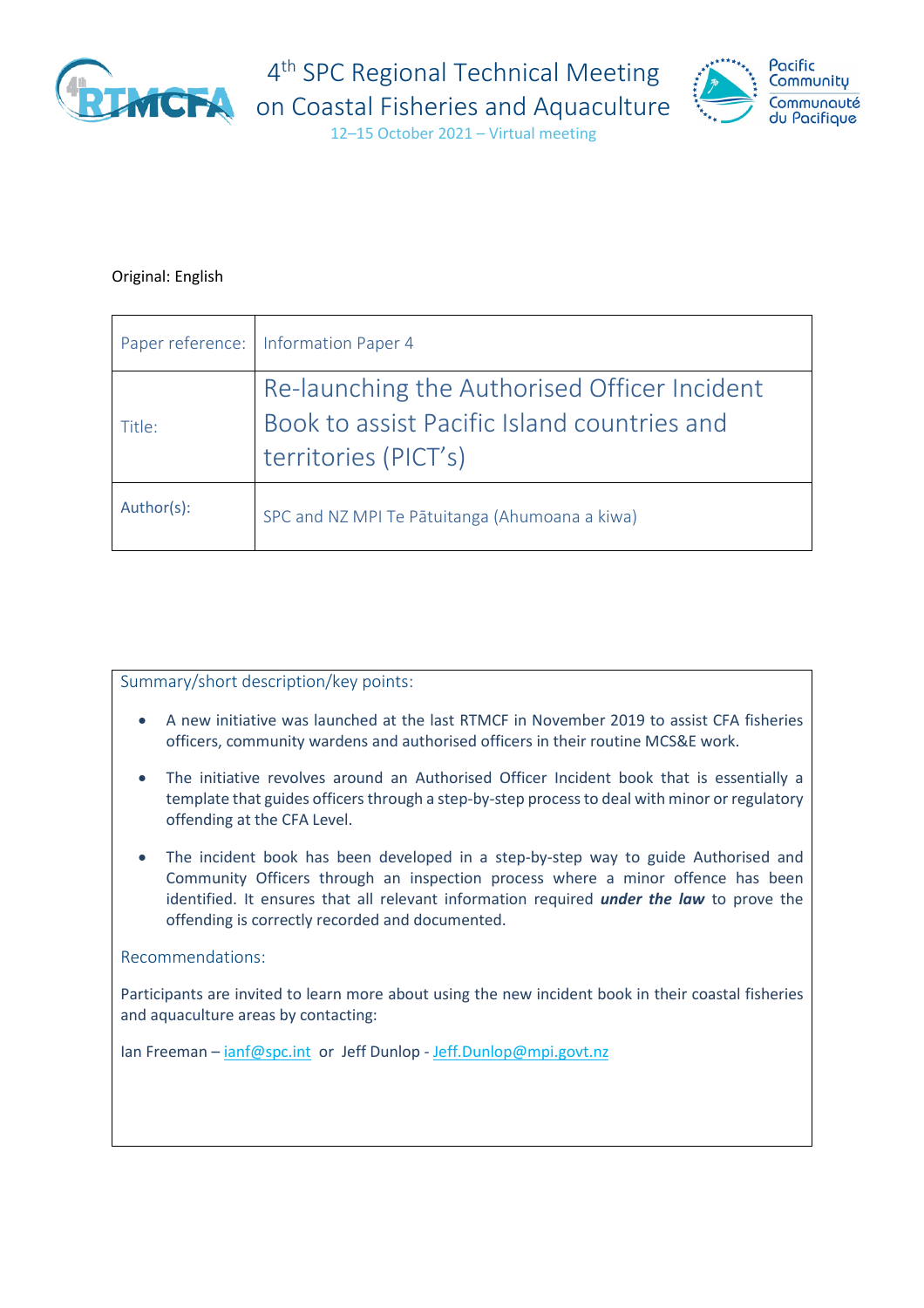

## Information paper on the MCS&E Incident Book

#### *Background*

- 1. A new initiative was launched at the last RTMCF in November 2019 to assist CFA fisheries officers, community wardens and authorised officers in their routine MCS&E work. The initiative revolves around an Authorised Officer Incident book that is essentially a template that guides officers through a step-by-step process to deal with minor or regulatory offending at the CFA Level.
- 2. The new incident book concept was well supported by members at RTMCF3 with several expressing interest in progressing its use. Unfortunately, the initiative lost momentum due to Covid\_19 issues and associated travel bans so we are keen to reintroduce the incident book concept to our members. One country (Kiribati) is already using the incident book with great success and Vanuatu are using it on a trial basis.

#### *Discussion*

- 3. The incident book has been developed in a step-by-step way to guide Authorised and Community Officers through an inspection process where a minor offence has been identified. It ensures that all relevant information required *under the law* to prove the offending is correctly recorded and documented. A template of the incident book is *attachment 1*
- 4. The incident book is stepped out in a logical sequence from the initial contact where the inspection was first conducted, to identifying the offence (eg: undersize lobster), recording the required personal details of the fisher and evidence related to the offending such as noting undersize numbers and photographs, through to conducting an interview and getting the fishers explanation.
- 5. The proposed incident book may help fisheries officers and authorised officers deal with minor crimes. The incident book by itself may not be sufficient to support a prosecution against a larger offence unless it is accompanied by other evidence such as photographs, physical specimens, or official documents such as sales receipts. However, for minor regulatory offences such as a fish vendor selling a few banned shells, it would contain sufficient information for a fisheries manager to be able to make an informed decision on an appropriate outcome such as a formal warning, infringement notice or prosecution.
- 6. The incident-interview book can be used as a legal document both for court action and for spot fines. In case of prosecution, it may serve as evidence before a magistrate in the same way as a officer's notebook. If there is no prosecution, the book provides a record for decision making by the fisheries manager and a basis for appeal for the offender who has been issued an infringement notice or a spot fine.
- 7. Additionally, a well-documented and completed incident book will provide a history of illegal activity that can be used to focus future MCS&E operations most effectively.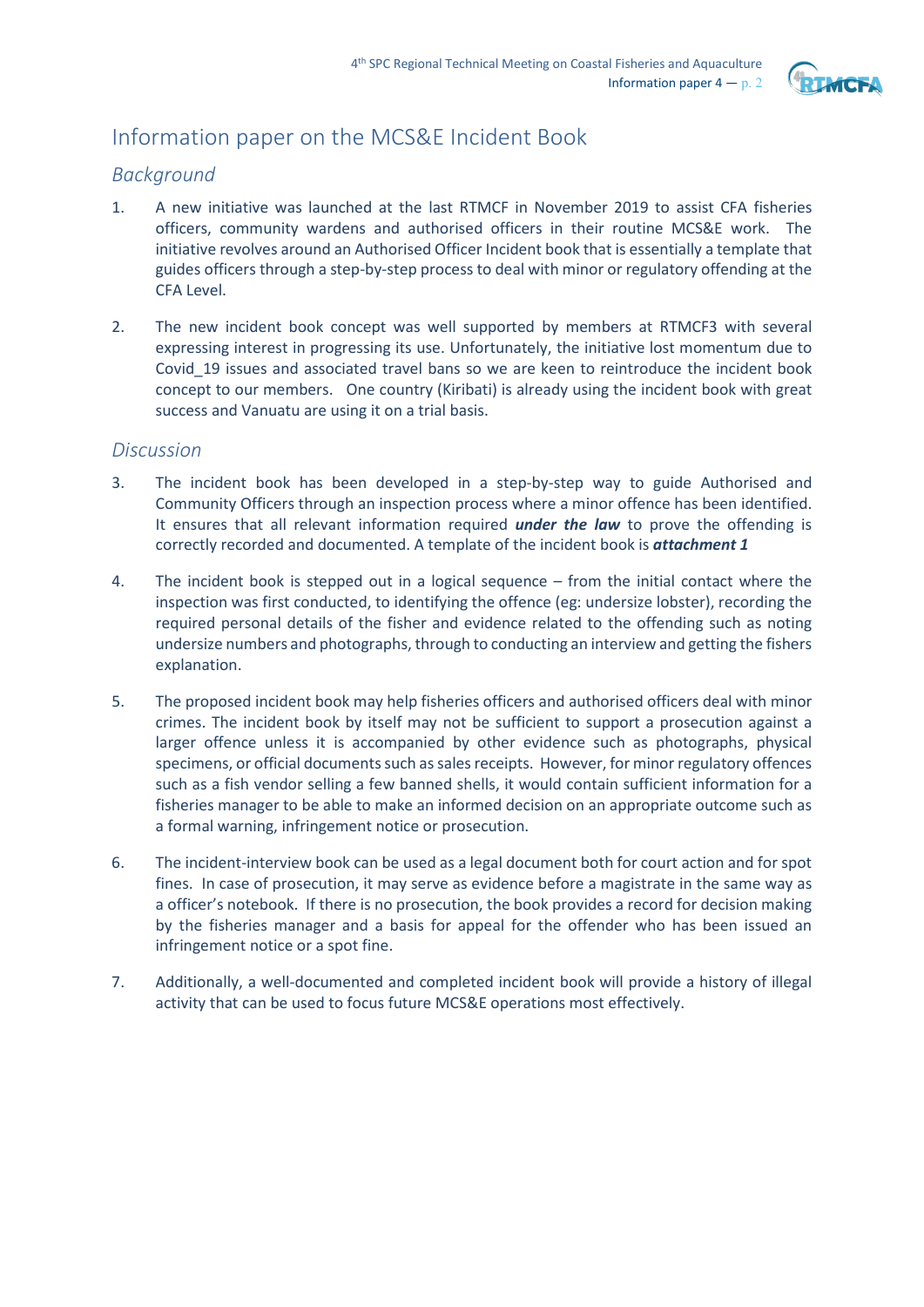

- 8. The incident book can be tailored to suit the unique legislative frameworks (Acts, regulations, Bylaws etc) and operational environment (resourcing, policy settings, fisheries management objectives etc) particular to each country.
- 9. SPC and the Te Pātuitanga program can provide appropriate training on how to use the incident book with practical exercises to countries that are interested. At this stage, training can only be done virtually due to travel restrictions.

#### *Conclusion*

10. The incident book can be tailored to suit each countries requirements and appropriate training on how to use it provided to countries that are interested. At this stage this can only be done virtually due to travel restrictions. For further information or to arrange training on the use of the incident book please contact the following people

Ian Freeman – [ianf@spc.int](mailto:ianf@spc.int) or Jeff Dunlop - Jeff.Dunlop@mpi.govt.nz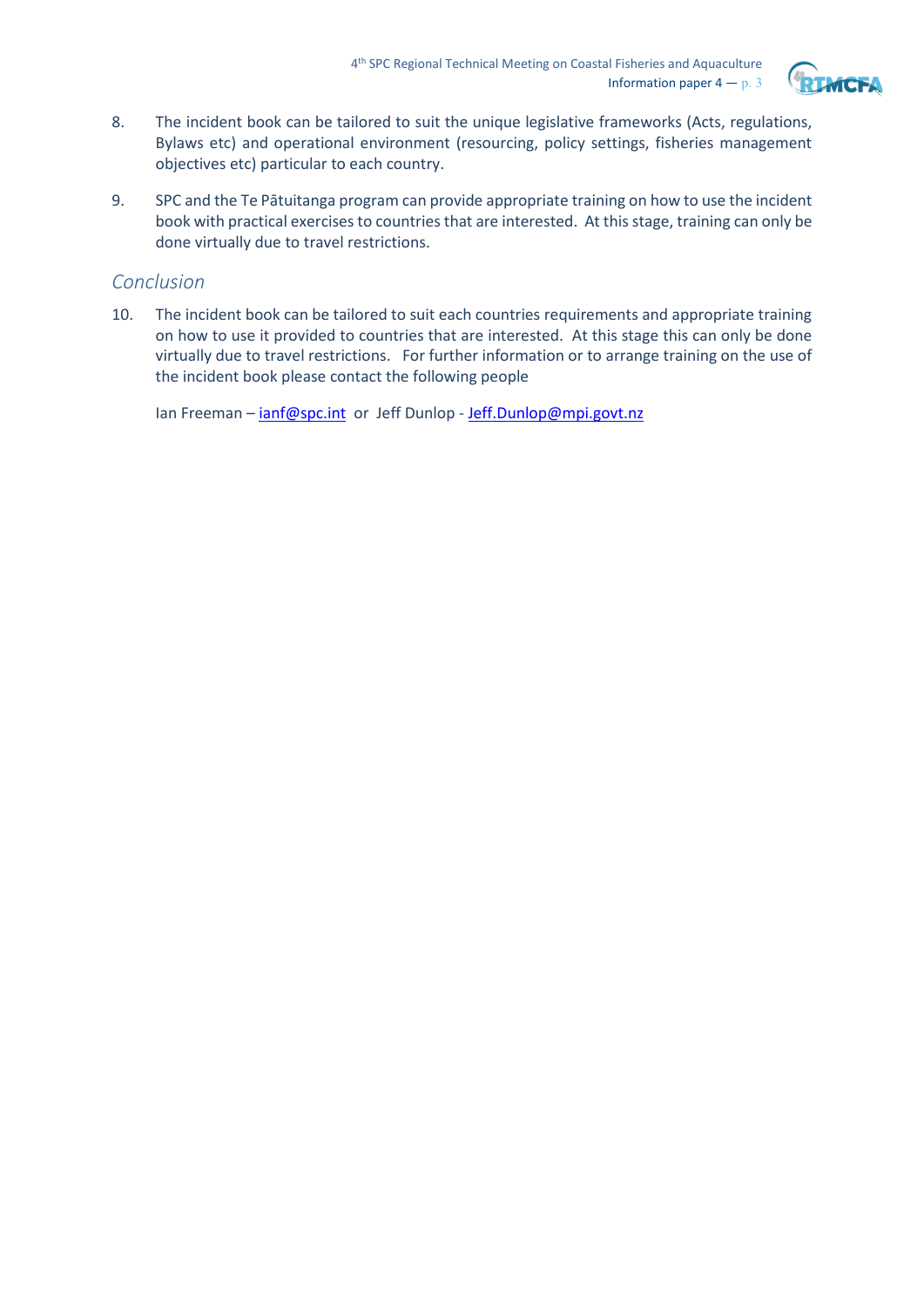

#### **Attachment 1**

# **AUTHORISED OFFICER INCIDENT REPORT BOOK**

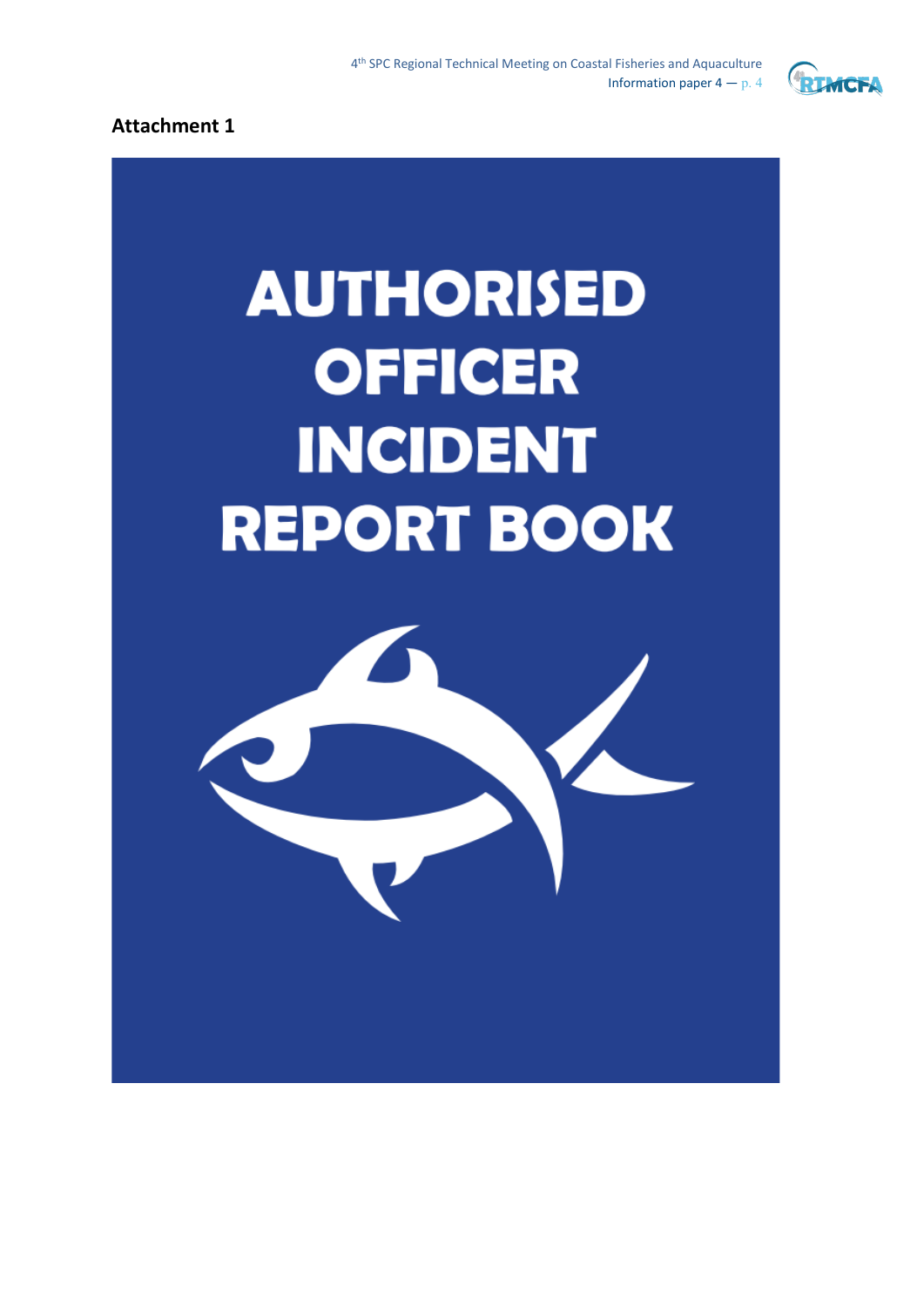

#### **EXPLANATORY NOTES** HOW TO COMPLETE AN INCIDENT REPORT

A new Incident Report must be completed for each offender.

Record of product or illegal gear used

- Record Time, Date, Place.
- All species of fish and/or shellfish recorded.
- Total number of persons.
- Returned and seized amounts (numbers should equal total).
- Person's signature.

#### Person's details

- All fields to be completed including ID, photographs.
- Vehicle / Vessel registration numbers and/or any other related information.
- Confirm all details are correct.

#### Field interview

- All fields must be completed and relevant offence(s) advised.
- Inform collector of all related offending that you wish to question.
	- Free-form question section:
	- Open ended questions;
	- Ingredients of the offence;
	- Defences:
	- Explanation;
	- Previous knowledge of regulations.

#### Check-sheet

Verify all steps have been followed and recorded as accurately as possible.

## **S** Incident summary

- Complete immediately after finishing field interview.
- What, When, Where, How, Who, Why.
- Surname and identification number of all Officers involved in the offender procedures.
- Associated incident number (if other persons identified offending).

#### NOTE:

- All Incident Reports are the responsibility of the Officer in charge to complete and submit to the supervisor in a timely manner.
- All related documentation is to accompany the Incident Report i.e.: notebook entries, photographs, other officers' notes etc.
- The Incident Report and all related documentation to be collated and submitted together which forms the basis of an offence file.
- Ensure all documentation on the file satisfies the Ingredients (can prove) of the alleged offence.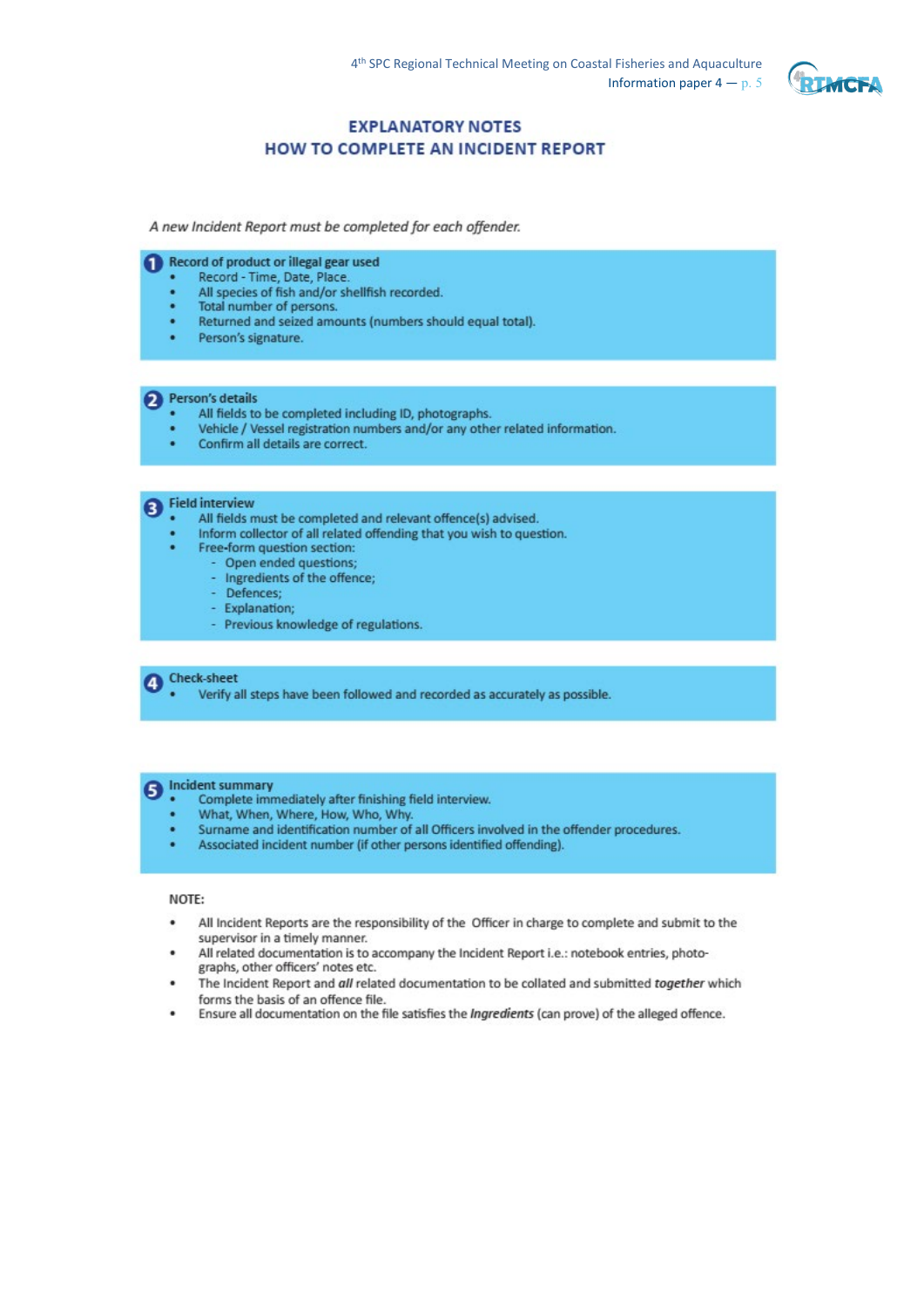

Incident Number: 000001

## 1 RECORD OF PRODUCT OR ILLEGAL GEAR USED

| Species - fish / shellfish    |  |  |
|-------------------------------|--|--|
| Number of persons<br>involved |  |  |
| Species number                |  |  |
| Number seized                 |  |  |
| Reason seized                 |  |  |

## 2 PERSON'S DETAILS

| Mr/Mrs/M /Miss | Gender: M / F |              |
|----------------|---------------|--------------|
|                |               |              |
| First          |               |              |
| Other names    | DOB           | Citizen: Y/N |

| Address (physical) or village. |  |                      |
|--------------------------------|--|----------------------|
|                                |  |                      |
|                                |  |                      |
|                                |  |                      |
| <b>Work</b>                    |  | Mobile <b>Mobile</b> |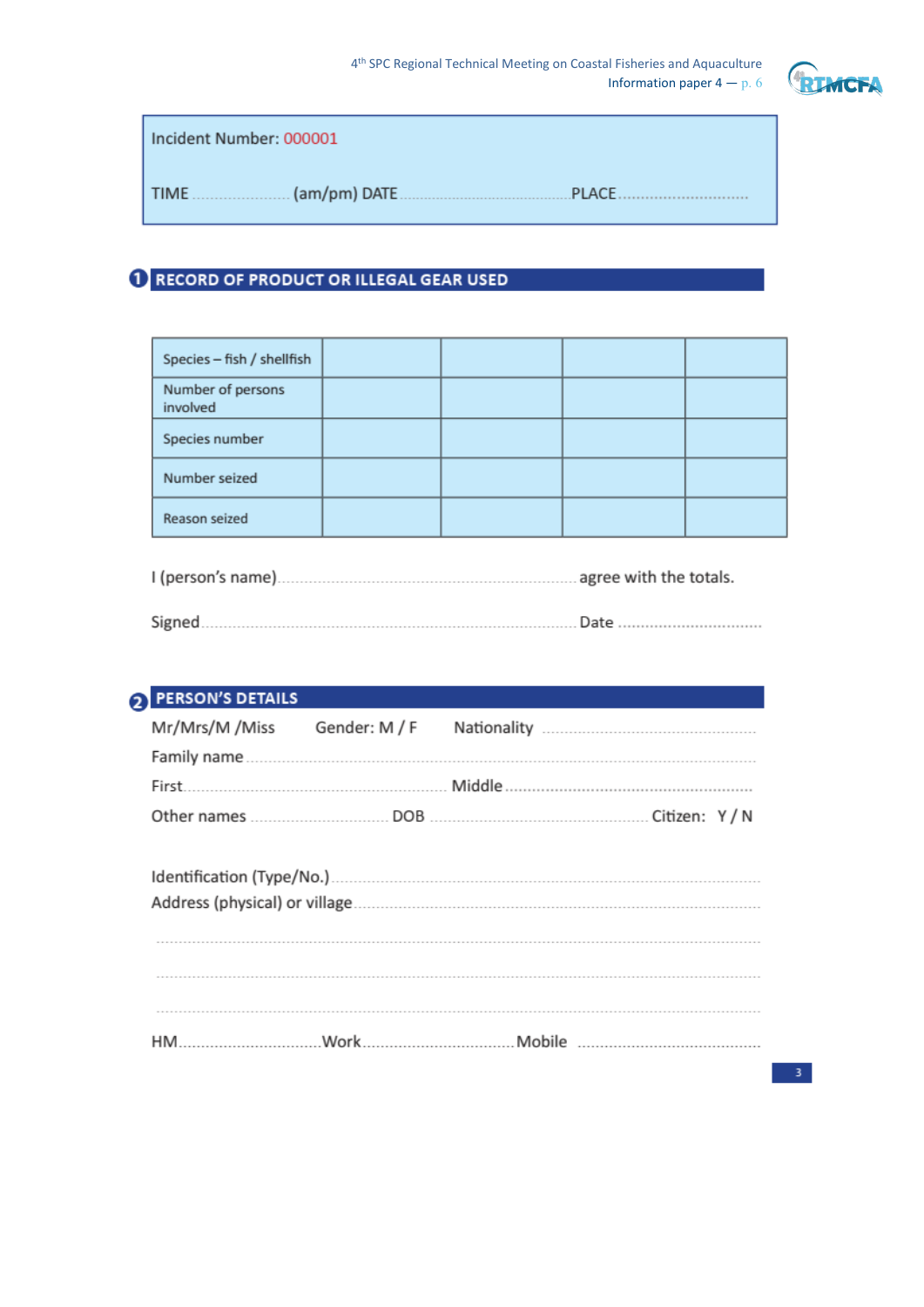

| OCC                                                                               |
|-----------------------------------------------------------------------------------|
|                                                                                   |
|                                                                                   |
| Vessel (Name/Model/Engine/Colour etc)                                             |
|                                                                                   |
| Other relevant details about the person (Tattoos, distinguishing features etc)    |
|                                                                                   |
|                                                                                   |
| <b>FIELD INTERVIEW (PART 1)</b>                                                   |
| Person Name:<br>                                                                  |
| I wish to speak to you about:                                                     |
|                                                                                   |
| You have the right to consult and instruct a lawyer without delay and in private. |
| Q. Do you understand this advice?                                                 |
| A. (Record answer Yes / No) <b>contract and the Contract A.</b> (Record answer    |
| Q. Do you wish to consult and instruct a lawyer?                                  |
|                                                                                   |
|                                                                                   |

(Record the following Interview in Q + A Format)

 $-4$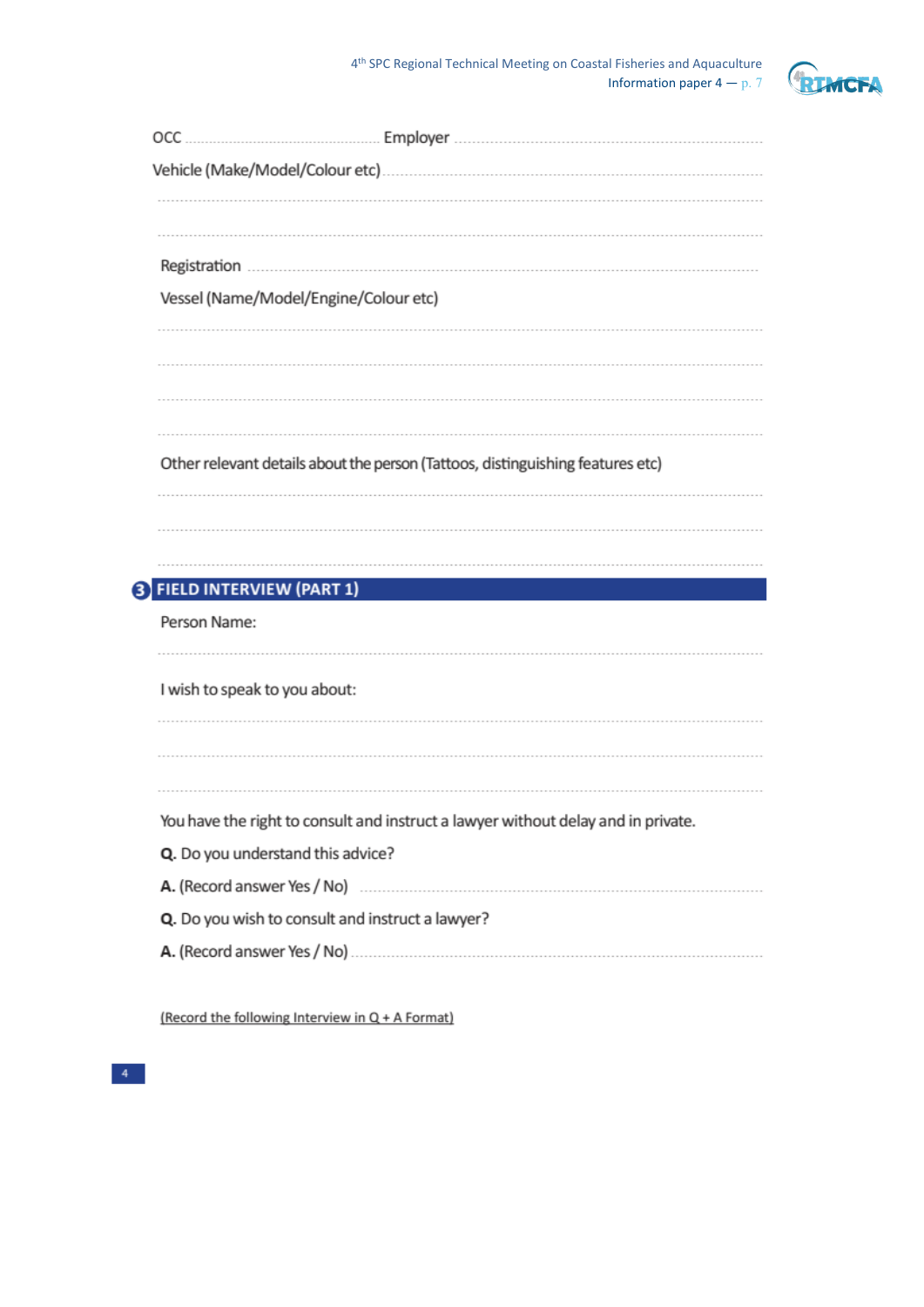

## **FIELD INTERVIEW (PART 2)**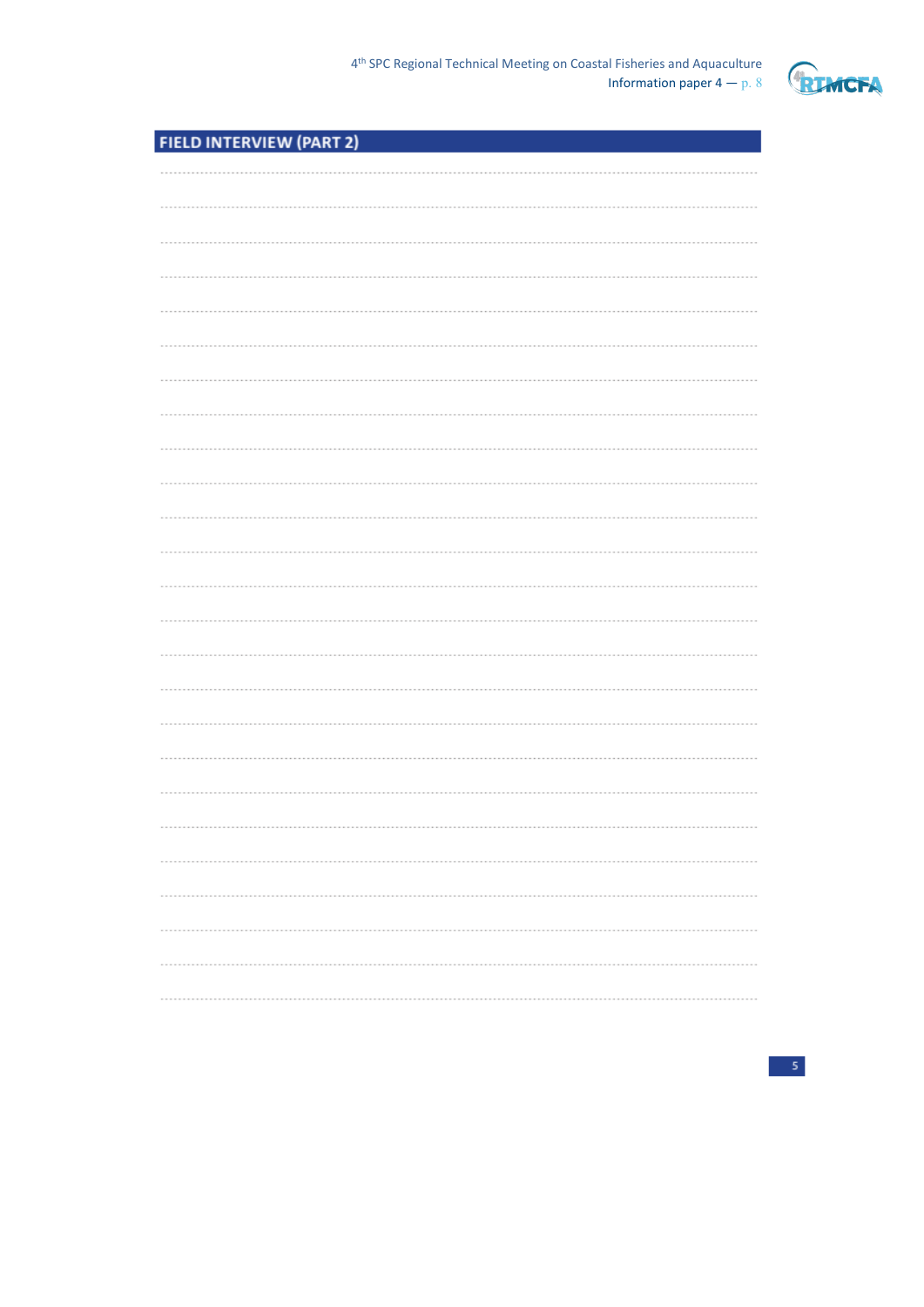

| <b>CONTRACTOR</b> |
|-------------------|
|                   |
|                   |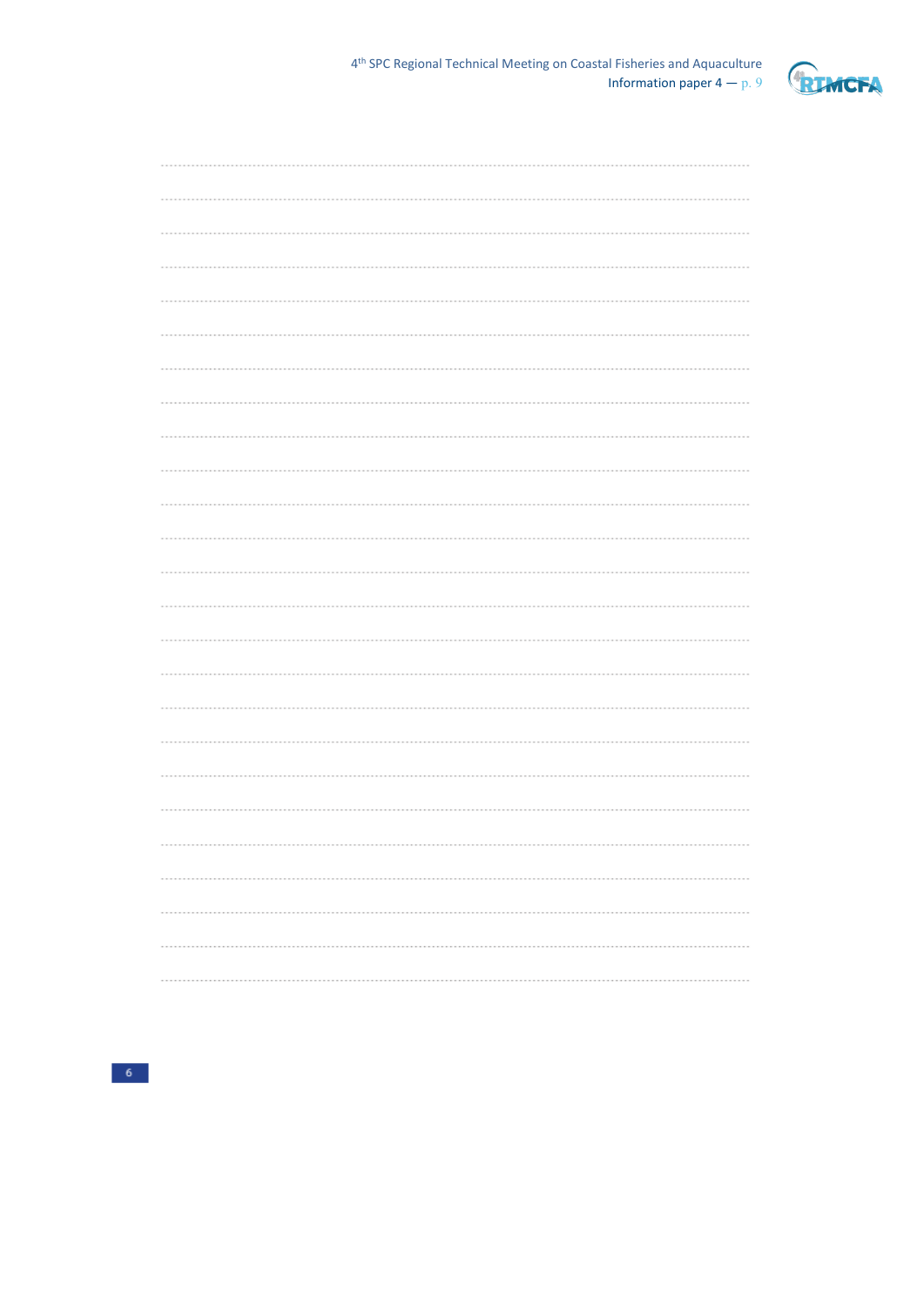

## 4 CHECK-SHEET

| General<br>Introduced Self as an Authorized Officer<br>Showed Warrant of Authority/Appointment                                                                                                                            |  |
|---------------------------------------------------------------------------------------------------------------------------------------------------------------------------------------------------------------------------|--|
| Record of product or illegal gear used<br>Relevant species and correct number(s) recorded<br>Photographs taken of fish/shellfish<br>Any seizures recorded<br>Reason for seizure recorded<br>Photographs taken of seizures |  |
| Person's details<br>Identification confirmed<br>Vehicle registration, recorded vessel numbers recorded<br>Photographs taken:<br>• Vessel<br>• Vehicle<br>• Person(s) involved                                             |  |
| <b>Field interview</b><br>Reason for interview made clear to person<br>Caution and lawyer advise given<br>Field interview recorded in Q+A format                                                                          |  |
| <b>General comments</b>                                                                                                                                                                                                   |  |